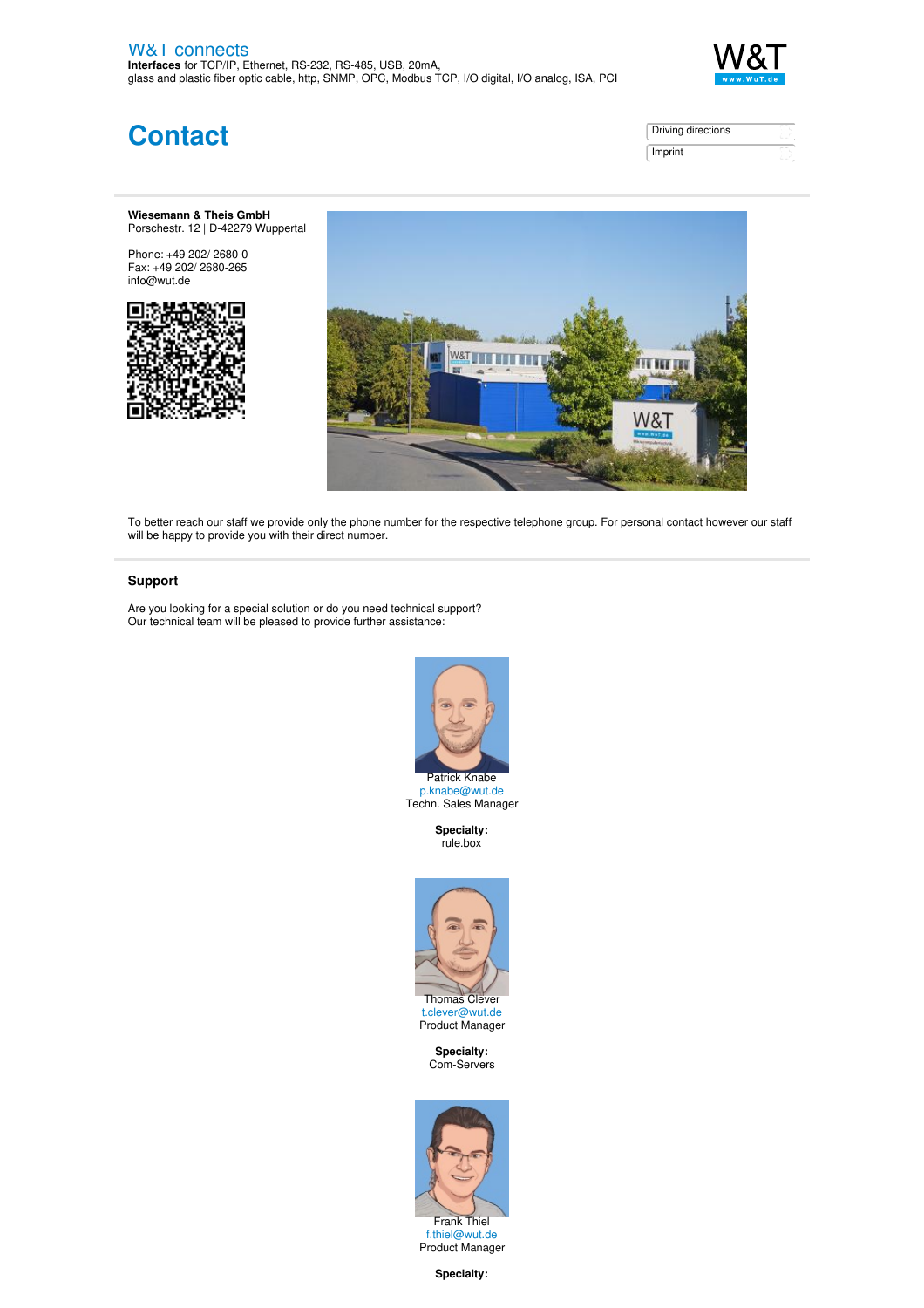Web-IO Digital, serial interfaces



[m.lueppken@wut.de](mailto:m.lueppken@wut.de) Product Manager

**Specialty:** Web-IO Analog, Web Thermometers



[m.falkowski@wut.de](mailto:m.falkowski@wut.de) Product Manager

**Specialty:** USB-Servers & interfaces

No-wait group number for the support team:**+49 202 / [2680-110](tel:+492022680110)**

## **Sales**

Do you have a question about ordering, prices etc? Our sales team will be glad to help:



Sales Manager, Marketing



[b.baumgartner@wut.de](mailto:b.baumgartner@wut.de) Export Manager



Susanne Schönneis [s.schoenneis@wut.de](mailto:s.schoenneis@wut.de) Sales